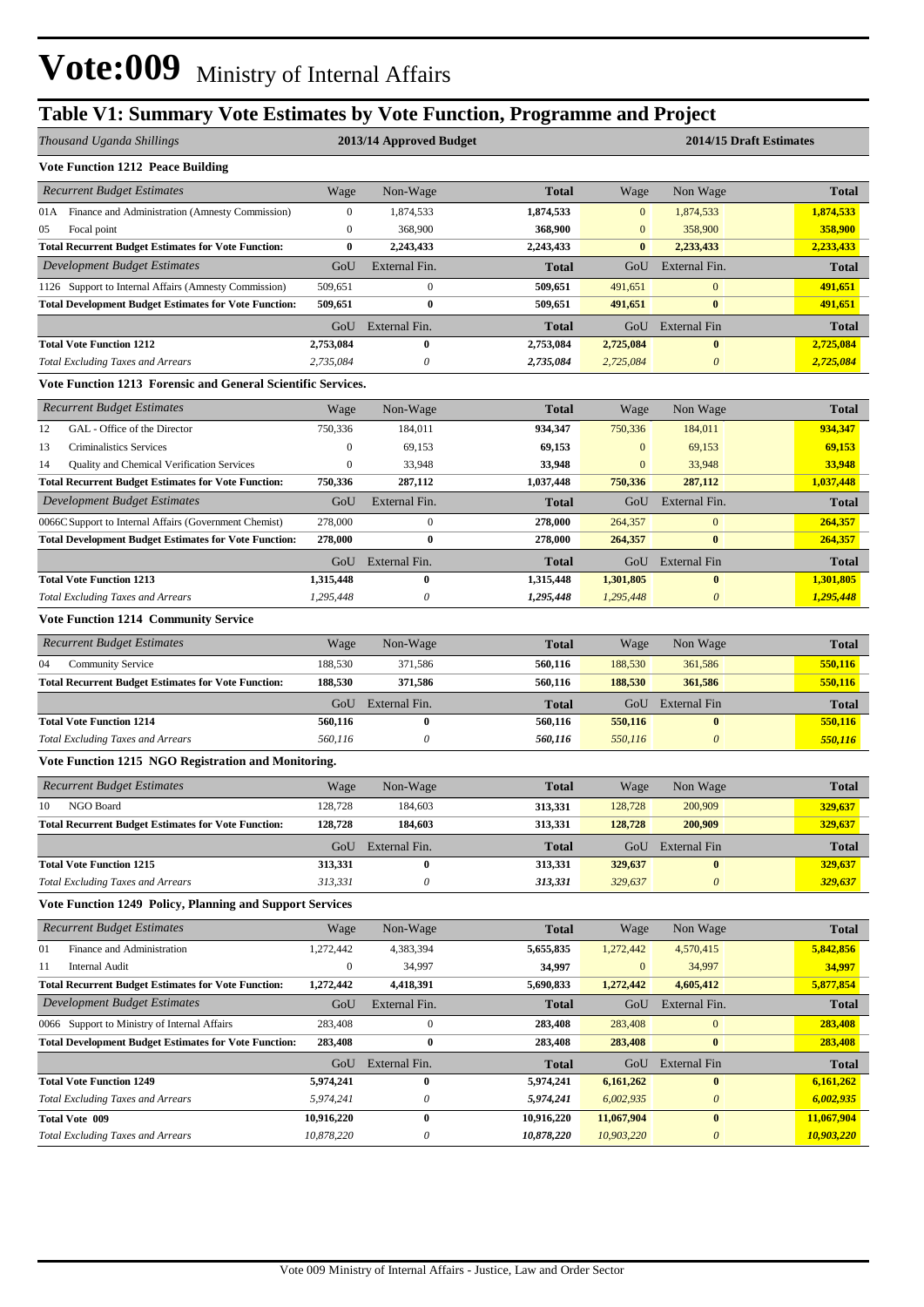## **Table V2: Summary Vote Estimates by Item**

| Thousand Uganda Shillings<br>2013/14 Approved Budget                                                                                         | 2014/15 Draft Estimates |  |  |  |
|----------------------------------------------------------------------------------------------------------------------------------------------|-------------------------|--|--|--|
| GoU External Fin.<br>GoU External Fin.<br>Total                                                                                              | <b>Total</b>            |  |  |  |
| <b>Employees, Goods and Services (Outputs Provided)</b><br>5,349,852<br>0<br>5,349,852<br>$\boldsymbol{\theta}$<br>5,374,852                 | 5,374,852               |  |  |  |
| 211101 General Staff Salaries<br>2,340,035<br>$\mathbf{0}$<br>2,340,035<br>2,340,035<br>$\boldsymbol{0}$                                     | 2,340,035               |  |  |  |
| 267,787<br>$\mathbf{0}$<br>267,787<br>$\mathbf{0}$<br>211103 Allowances<br>286,215                                                           | 286,215                 |  |  |  |
| 30,999<br>30,999<br>26,000<br>$\mathbf{0}$<br>213001 Medical expenses (To employees)<br>$\boldsymbol{0}$                                     | 26,000                  |  |  |  |
| 213002 Incapacity, death benefits and funeral expenses<br>34,672<br>$\boldsymbol{0}$<br>34,672<br>35,000<br>$\mathbf{0}$                     | 35,000                  |  |  |  |
| 32,119<br>$\mathbf{0}$<br>221001 Advertising and Public Relations<br>32,119<br>$\boldsymbol{0}$<br>34,600                                    | 34,600                  |  |  |  |
| 221002 Workshops and Seminars<br>53,499<br>$\boldsymbol{0}$<br>53,499<br>51,500<br>$\mathbf{0}$                                              | 51,500                  |  |  |  |
| $\mathbf{0}$<br>221003 Staff Training<br>177,814<br>$\boldsymbol{0}$<br>177,814<br>129,988                                                   | 129,988                 |  |  |  |
| 8,000<br>8,000<br>10,000<br>221005 Hire of Venue (chairs, projector, etc)<br>$\boldsymbol{0}$<br>$\boldsymbol{0}$                            | 10,000                  |  |  |  |
| $\mathbf{0}$<br>$\mathbf{0}$<br>221006 Commissions and related charges<br>128,631<br>128,631<br>93,613                                       | 93,613                  |  |  |  |
| $\mathbf{0}$<br>221007 Books, Periodicals & Newspapers<br>19,079<br>$\boldsymbol{0}$<br>19,079<br>18,000                                     | 18,000                  |  |  |  |
| 79,925<br>221008 Computer supplies and Information Technology (IT)<br>79,925<br>$\boldsymbol{0}$<br>61,820<br>$\mathbf{0}$                   | 61,820                  |  |  |  |
| 31,796<br>$\mathbf{0}$<br>31,796<br>33,500<br>$\mathbf{0}$<br>221009 Welfare and Entertainment                                               | 33,500                  |  |  |  |
| 221011 Printing, Stationery, Photocopying and Binding<br>209,004<br>$\mathbf{0}$<br>209,004<br>177,509<br>$\mathbf{0}$                       | 177,509                 |  |  |  |
| $\boldsymbol{0}$<br>66,359<br>57,870<br>$\mathbf{0}$<br>221012 Small Office Equipment<br>66,359                                              | 57,870                  |  |  |  |
| 48,000<br>221016 IFMS Recurrent costs<br>48,000<br>$\boldsymbol{0}$<br>37,000<br>$\mathbf{0}$                                                | 37,000                  |  |  |  |
| 221020 IPPS Recurrent Costs<br>$\boldsymbol{0}$<br>$\boldsymbol{0}$<br>$\bf{0}$<br>25,000<br>$\mathbf{0}$                                    | 25,000                  |  |  |  |
| 222001 Telecommunications<br>140,795<br>$\boldsymbol{0}$<br>140,795<br>157,000<br>$\boldsymbol{0}$                                           | 157,000                 |  |  |  |
| 222002 Postage and Courier<br>6,897<br>$\boldsymbol{0}$<br>6,897<br>8,500<br>$\mathbf{0}$                                                    | 8,500                   |  |  |  |
| $\boldsymbol{0}$<br>$\overline{0}$<br>223005 Electricity<br>120,000<br>120,000<br>125,000                                                    | 125,000                 |  |  |  |
| 223006 Water<br>60,000<br>$\boldsymbol{0}$<br>60,000<br>60,000<br>$\mathbf{0}$                                                               | 60,000                  |  |  |  |
| $\boldsymbol{0}$<br>$\mathbf{0}$<br>224001 Medical and Agricultural supplies<br>140,217<br>140,217<br>145,831                                | 145,831                 |  |  |  |
| 159,924<br>$\mathbf{0}$<br>$\mathbf{0}$<br>224002 General Supply of Goods and Services<br>159,924<br>$\boldsymbol{0}$                        | $\overline{\mathbf{0}}$ |  |  |  |
| $\boldsymbol{0}$<br>102,000<br>$\mathbf{0}$<br>224004 Cleaning and Sanitation<br>$\mathbf{0}$<br>$\bf{0}$                                    | 102,000                 |  |  |  |
| 225001 Consultancy Services- Short term<br>60,000<br>$\boldsymbol{0}$<br>60,000<br>55,000<br>$\boldsymbol{0}$                                | 55,000                  |  |  |  |
| 227001 Travel inland<br>423,575<br>$\boldsymbol{0}$<br>423,575<br>469,671<br>$\mathbf{0}$                                                    | 469,671                 |  |  |  |
| 125,694<br>$\mathbf{0}$<br>227002 Travel abroad<br>$\boldsymbol{0}$<br>125,694<br>135,558                                                    | 135,558                 |  |  |  |
| 227004 Fuel, Lubricants and Oils<br>224,692<br>$\boldsymbol{0}$<br>224,692<br>271,300<br>$\mathbf{0}$                                        | 271,300                 |  |  |  |
| 43,998<br>$\boldsymbol{0}$<br>43,998<br>$\mathbf{0}$<br>228001 Maintenance - Civil<br>103,000                                                | 103,000                 |  |  |  |
| 242,349<br>$\mathbf{0}$<br>242,349<br>$\mathbf{0}$<br>228002 Maintenance - Vehicles<br>255,674                                               | 255,674                 |  |  |  |
| 73,992<br>$\boldsymbol{0}$<br>68,667<br>$\mathbf{0}$<br>228003 Maintenance – Machinery, Equipment & Furniture<br>73,992                      | 68,667                  |  |  |  |
| $\boldsymbol{\theta}$<br>Grants, Transfers and Subsides (Outputs Funded)<br>5,140,368<br>0<br>5,140,368<br>5,140,368                         | 5,140,368               |  |  |  |
| 262101 Contributions to International Organisations (Curren<br>$\mathbf{0}$<br>70,000<br>$\mathbf{0}$<br>70,000<br>70,000                    | 70,000                  |  |  |  |
| $\mathbf{0}$<br>67,870<br>$\mathbf{0}$<br>263104 Transfers to other govt. units<br>1,512,525<br>1,512,525                                    | 67,870                  |  |  |  |
| 263106 Other Current grants<br>3,551,843<br>$\bf{0}$<br>3,551,843<br>4,996,498<br>$\mathbf{0}$                                               | 4,996,498               |  |  |  |
| $\boldsymbol{0}$<br>6,000<br>$\mathbf{0}$<br>264102 Contributions to Autonomous Institutions (Wage Su<br>6,000<br>6,000                      | 6,000                   |  |  |  |
| $\boldsymbol{\theta}$<br>$\boldsymbol{\theta}$<br>426,000<br>426,000<br>394,357<br><b>Investment (Capital Purchases)</b>                     | 394,357                 |  |  |  |
| 180,000<br>231001 Non Residential buildings (Depreciation)<br>$\boldsymbol{0}$<br>180,000<br>180,000<br>$\boldsymbol{0}$                     | 180,000                 |  |  |  |
| 90,000<br>231004 Transport equipment<br>90,000<br>$\boldsymbol{0}$<br>90,000<br>$\overline{0}$                                               | 90,000                  |  |  |  |
| 88,000<br>231005 Machinery and equipment<br>88,000<br>$\boldsymbol{0}$<br>88,000<br>$\mathbf{0}$                                             | 88,000                  |  |  |  |
| $\mathbf{0}$<br>231006 Furniture and fittings (Depreciation)<br>30,000<br>$\mathbf{0}$<br>30,000<br>30,000                                   | 30,000                  |  |  |  |
| 312204 Taxes on Machinery, Furniture & Vehicles<br>$\boldsymbol{0}$<br>$\boldsymbol{0}$<br>6,357<br>$\boldsymbol{0}$<br>$\bf{0}$             | 6,357                   |  |  |  |
| $\boldsymbol{0}$<br>312206 Gross Tax<br>38,000<br>38,000<br>$\mathbf{0}$<br>$\boldsymbol{0}$                                                 | $\bf{0}$                |  |  |  |
| 0<br>0<br>0<br>158,327<br>$\boldsymbol{\theta}$<br><b>Arrears</b>                                                                            | 158,327                 |  |  |  |
| 321612 Water arrears(Budgeting)<br>$\boldsymbol{0}$<br>66,870<br>$\boldsymbol{0}$<br>$\boldsymbol{0}$<br>$\bf{0}$                            | 66,870                  |  |  |  |
| 321614 Electricity arrears (Budgeting)<br>$\boldsymbol{0}$<br>$\boldsymbol{0}$<br>91,456<br>$\mathbf{0}$<br>$\bf{0}$                         | 91,456                  |  |  |  |
| 10,916,220<br>$\pmb{0}$<br>10,916,220<br>11,067,904<br>$\bf{0}$<br><b>Grand Total Vote 009</b>                                               | 11,067,904              |  |  |  |
| <b>Total Excluding Taxes and Arrears</b><br>10,878,220<br>$\boldsymbol{\mathit{0}}$<br>10,878,220<br>10,903,220<br>$\boldsymbol{\mathit{0}}$ | 10,903,220              |  |  |  |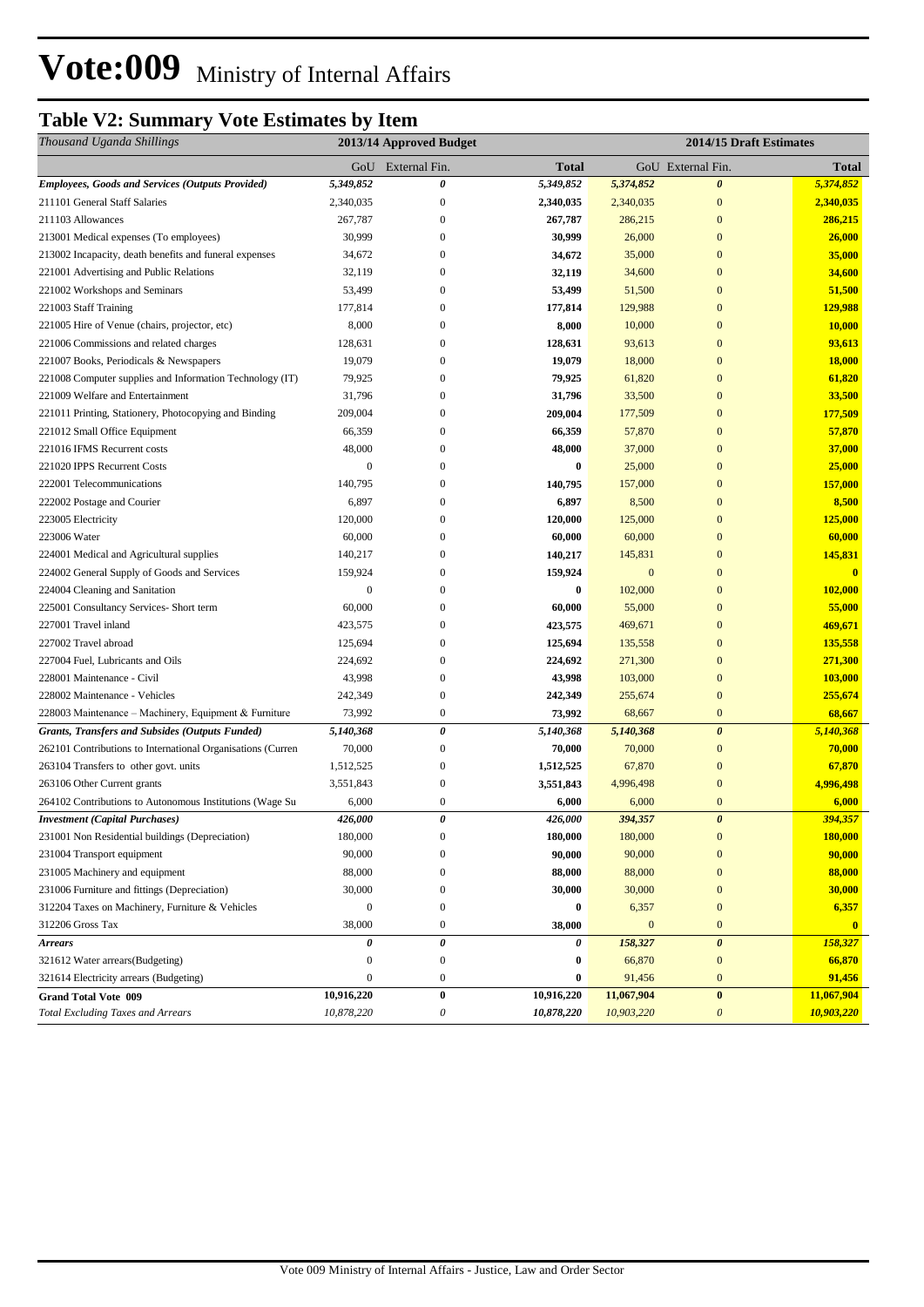### *Vote Function 1212 Peace Building*

#### *Recurrent Budget Estimates*

#### **Programme 01A Finance and Administration (Amnesty Commission)**

| Thousand Uganda Shillings                                                   |              | 2013/14 Approved Budget |              |                       |              | 2014/15 Draft Estimates |              |  |
|-----------------------------------------------------------------------------|--------------|-------------------------|--------------|-----------------------|--------------|-------------------------|--------------|--|
| <b>Outputs Funded</b>                                                       | Wage         | Non-Wage                | <b>Total</b> | Wage                  | Non Wage     |                         | <b>Total</b> |  |
| Output:121251 Demobilisation of reporters/ex combatants.                    |              |                         |              |                       |              |                         |              |  |
| 263104 Transfers to other govt. units                                       | $\Omega$     | 1,444,655               | 1,444,655    | $\overline{0}$        | $\mathbf{0}$ |                         | $\mathbf{0}$ |  |
| 263106 Other Current grants                                                 |              | $\Omega$                | $\mathbf{0}$ | $\overline{0}$        | 1,444,655    |                         | 1,444,655    |  |
| o/w Transfer to Amnesty Commission                                          | 0            | $\Omega$                | o            | $\theta$              | 1,444,655    | $\theta$                | 1,444,655    |  |
| Total Cost of Output 121251:                                                | 0            | 1,444,655               | 1,444,655    | $\theta$              | 1,444,655    |                         | 1,444,655    |  |
| Output:121252 Resettlement/reinsertion of reporters                         |              |                         |              |                       |              |                         |              |  |
| 263106 Other Current grants                                                 | $\Omega$     | 209,978                 | 209,978      | $\overline{0}$        | 209,978      |                         | 209,978      |  |
| o/w Reinsertion of reporters in the communities                             | 0            | $\theta$                | O            | $\theta$              | 209,978      | $\theta$                | 209,978      |  |
| Total Cost of Output 121252:                                                |              | 209,978                 | 209,978      | $\theta$              | 209,978      |                         | 209,978      |  |
| Output:121253 Improve access to social economic reintegration of reporters. |              |                         |              |                       |              |                         |              |  |
| 263106 Other Current grants                                                 |              | 219,900                 | 219,900      | $\overline{0}$        | 219,900      |                         | 219,900      |  |
| to UNLFII and the Government technical Committee                            | 0            | $\theta$                | n            | $\boldsymbol{\theta}$ | 219,900      | $\theta$                | 219,900      |  |
| Total Cost of Output 121253:                                                | 0            | 219,900                 | 219,900      | $\boldsymbol{\theta}$ | 219,900      |                         | 219,900      |  |
| <b>Total Cost of Outputs Funded</b>                                         | $\mathbf{0}$ | 1,874,533               | 1,874,533    | $\bf{0}$              | 1,874,533    |                         | 1,874,533    |  |
| <b>Total Programme 01A</b>                                                  | $\bf{0}$     | 1,874,533               | 1,874,533    | $\mathbf{0}$          | 1,874,533    |                         | 1,874,533    |  |
| <b>Total Excluding Arrears</b>                                              | 0            | 1,874,533               | 1,874,533    |                       | 1,874,533    |                         | 1,874,533    |  |

#### **Programme 05 Focal point**

| Thousand Uganda Shillings                                                 | 2013/14 Approved Budget |                |              |                       |          | 2014/15 Draft Estimates |
|---------------------------------------------------------------------------|-------------------------|----------------|--------------|-----------------------|----------|-------------------------|
| <b>Outputs Provided</b>                                                   | Wage                    | Non-Wage       | <b>Total</b> | Wage                  | Non Wage | <b>Total</b>            |
| Output:121201 Prevention of proliferation of illicit SALW.                |                         |                |              |                       |          |                         |
| 211103 Allowances                                                         | $\boldsymbol{0}$        | 28,102         | 28,102       | $\mathbf{0}$          | 19,900   | 19,900                  |
| 221001 Advertising and Public Relations                                   | $\overline{0}$          | 5,000          | 5,000        | $\mathbf{0}$          | 10,000   | 10,000                  |
| 221002 Workshops and Seminars                                             | $\mathbf{0}$            | 15,000         | 15,000       | $\mathbf{0}$          | 15,000   | 15,000                  |
| 221003 Staff Training                                                     | $\mathbf{0}$            | 20,000         | 20,000       | $\mathbf{0}$          | 10,000   | 10,000                  |
| 221005 Hire of Venue (chairs, projector, etc)                             | $\mathbf{0}$            | 8,000          | 8,000        | $\mathbf{0}$          | 10,000   | 10,000                  |
| 221008 Computer supplies and Information Tec                              | $\boldsymbol{0}$        | 8,000          | 8,000        | $\mathbf{0}$          | 8,500    | 8,500                   |
| 221009 Welfare and Entertainment                                          | $\mathbf{0}$            | 2,100          | 2,100        | $\mathbf{0}$          | 2,000    | 2,000                   |
| 221011 Printing, Stationery, Photocopying and                             | $\boldsymbol{0}$        | 30,000         | 30,000       | $\mathbf{0}$          | 25,000   | 25,000                  |
| 221012 Small Office Equipment                                             | $\overline{0}$          | 9,000          | 9,000        | $\mathbf{0}$          | 8,000    | 8,000                   |
| 222001 Telecommunications                                                 | $\mathbf{0}$            | 15,000         | 15,000       | $\mathbf{0}$          | 15,000   | 15,000                  |
| 222002 Postage and Courier                                                | $\boldsymbol{0}$        | 3,000          | 3,000        | $\mathbf{0}$          | 2,500    | 2,500                   |
| 227001 Travel inland                                                      | $\mathbf{0}$            | 25,199         | 25,199       | $\mathbf{0}$          | 27,000   | 27,000                  |
| 227002 Travel abroad                                                      | $\boldsymbol{0}$        | 10,499         | 10,499       | $\mathbf{0}$          | 10,000   | 10,000                  |
| 227004 Fuel, Lubricants and Oils                                          | $\mathbf{0}$            | 10,000         | 10,000       | $\mathbf{0}$          | 15,000   | 15,000                  |
| 228002 Maintenance - Vehicles                                             | $\mathbf{0}$            | 12,000         | 12,000       | $\mathbf{0}$          | 15,000   | 15,000                  |
| 228003 Maintenance - Machinery, Equipment                                 | $\boldsymbol{0}$        | 12,000         | 12,000       | $\mathbf{0}$          | 10,000   | 10,000                  |
| Total Cost of Output 121201:                                              | 0                       | 212,900        | 212,900      | $\boldsymbol{\theta}$ | 202,900  | 202,900                 |
| Output:121202 Enhanced public awareness and education on SALW and CEWERU. |                         |                |              |                       |          |                         |
| 211103 Allowances                                                         | $\boldsymbol{0}$        | 5,000          | 5,000        | $\mathbf{0}$          | 14,500   | 14,500                  |
| 221001 Advertising and Public Relations                                   | $\mathbf{0}$            | 14,000         | 14,000       | $\mathbf{0}$          | 10,000   | 10,000                  |
| 221008 Computer supplies and Information Tec                              | $\boldsymbol{0}$        | 10,000         | 10,000       | $\mathbf{0}$          | 10,000   | 10,000                  |
| 221011 Printing, Stationery, Photocopying and                             | $\mathbf{0}$            | 8,000          | 8,000        | $\mathbf{0}$          | 5,090    | 5,090                   |
| 221012 Small Office Equipment                                             | $\boldsymbol{0}$        | 7,590          | 7,590        | $\mathbf{0}$          | 5,000    | 5,000                   |
| Total Cost of Output 121202:                                              | 0                       | 44,590         | 44,590       | $\boldsymbol{\theta}$ | 44,590   | 44,590                  |
| Output:121203 Implementing Institutions strengthened.                     |                         |                |              |                       |          |                         |
| 211103 Allowances                                                         | $\boldsymbol{0}$        | 3,900          | 3,900        | $\mathbf{0}$          | 5,000    | 5,000                   |
| 221003 Staff Training                                                     | $\mathbf{0}$            | 26,710         | 26,710       | $\mathbf{0}$          | 25,000   | 25,000                  |
| 227001 Travel inland                                                      | $\mathbf{0}$            | 10,800         | 10,800       | $\mathbf{0}$          | 10,000   | 10,000                  |
| 227004 Fuel, Lubricants and Oils                                          | $\mathbf{0}$            | $\overline{0}$ | $\bf{0}$     | $\mathbf{0}$          | 1,410    | 1,410                   |
| Total Cost of Output 121203:                                              | 0                       | 41,410         | 41,410       | $\boldsymbol{\theta}$ | 41,410   | 41,410                  |
| <b>Total Cost of Outputs Provided</b>                                     | $\bf{0}$                | 298,900        | 298,900      | $\bf{0}$              | 288,900  | 288,900                 |
| <b>Outputs Funded</b>                                                     | Wage                    | Non-Wage       | <b>Total</b> | Wage                  | Non Wage | <b>Total</b>            |
| Output:121254 Contribution to Regional centre on Small Arms               |                         |                |              |                       |          |                         |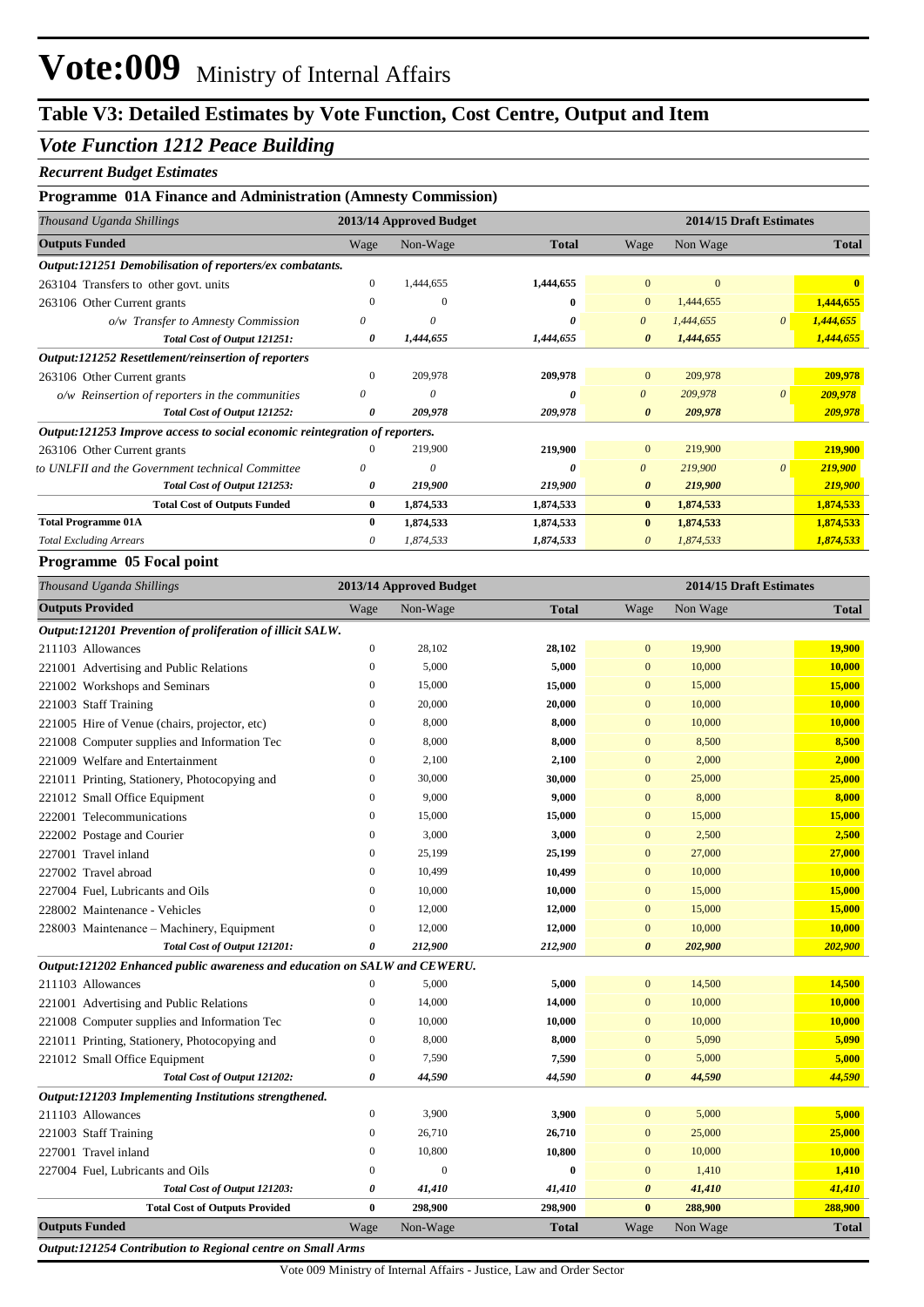## **Table V3: Detailed Estimates by Vote Function, Cost Centre, Output and Item**

### *Vote Function 1212 Peace Building*

#### **Programme 05 Focal point**

| Thousand Uganda Shillings                              | 2013/14 Approved Budget |          |              |          | 2014/15 Draft Estimates |          |              |
|--------------------------------------------------------|-------------------------|----------|--------------|----------|-------------------------|----------|--------------|
| <b>Outputs Funded</b>                                  | Wage                    | Non-Wage | <b>Total</b> | Wage     | Non Wage                |          | <b>Total</b> |
| 262101 Contributions to International Organisat        | $\Omega$                | 70,000   | 70,000       | $\Omega$ | 70,000                  |          | 70,000       |
| <b>Regional Centre on Small Arms and Light Weapons</b> | 0                       | $\theta$ | 0            | $\theta$ | 70,000                  | $\theta$ | 70,000       |
| Total Cost of Output 121254:                           | 0                       | 70.000   | 70.000       | 0        | 70,000                  |          | 70,000       |
| <b>Total Cost of Outputs Funded</b>                    | 0                       | 70.000   | 70,000       | $_{0}$   | 70,000                  |          | 70,000       |
| <b>Total Programme 05</b>                              | 0                       | 368,900  | 368,900      |          | 358,900                 |          | 358,900      |
| <b>Total Excluding Arrears</b>                         | 0                       | 368,900  | 368,900      | 0        | 358,900                 |          | 358,900      |

#### *Development Budget Estimates*

#### **Project 1126 Support to Internal Affairs (Amnesty Commission)**

| Thousand Uganda Shillings                                                   |           | 2013/14 Approved Budget |              | 2014/15 Draft Estimates |                         |          |              |
|-----------------------------------------------------------------------------|-----------|-------------------------|--------------|-------------------------|-------------------------|----------|--------------|
| <b>Outputs Funded</b>                                                       |           | GoU External Fin.       | <b>Total</b> |                         | GoU External Fin.       |          | <b>Total</b> |
| Output:121251 Demobilisation of reporters/ex combatants.                    |           |                         |              |                         |                         |          |              |
| 263106 Other Current grants                                                 | 24,651    | $\theta$                | 24,651       | 24,651                  | $\mathbf{0}$            |          | 24,651       |
| o/w Transfer to Amnesty Commission                                          |           | 0                       | 0            | 24,651                  | $\theta$                | $\theta$ | 24,651       |
| Total Cost of Output 121251:                                                | 24,651    | 0                       | 24,651       | 24,651                  | $\boldsymbol{\theta}$   |          | 24,651       |
| Output:121253 Improve access to social economic reintegration of reporters. |           |                         |              |                         |                         |          |              |
| 263106 Other Current grants                                                 | 377,000   | $\Omega$                | 377,000      | 377,000                 | $\Omega$                |          | 377,000      |
| sining of reporters and host communities in life skills                     | $\theta$  | 0                       | 0            | 377,000                 | $\theta$                | $\theta$ | 377,000      |
| Total Cost of Output 121253:                                                | 377,000   | 0                       | 377,000      | 377,000                 | 0                       |          | 377,000      |
| <b>Total Cost of Outputs Funded</b>                                         | 401,651   | $\bf{0}$                | 401,651      | 401,651                 | $\bf{0}$                |          | 401,651      |
| <b>Capital Purchases</b>                                                    | GoU       | External Fin.           | <b>Total</b> |                         | GoU External Fin.       |          | <b>Total</b> |
| Output:121275 Purchase of Motor Vehicles and Other Transport Equipment      |           |                         |              |                         |                         |          |              |
| 231004 Transport equipment                                                  | 90,000    | $\mathbf{0}$            | 90,000       | 90,000                  | $\mathbf{0}$            |          | 90,000       |
| 312206 Gross Tax                                                            | 18,000    | $\Omega$                | 18,000       | $\Omega$                | $\Omega$                |          | $\mathbf{0}$ |
| Total Cost of Output 121275:                                                | 108,000   | 0                       | 108,000      | 90,000                  | $\boldsymbol{\theta}$   |          | 90,000       |
| <b>Total Cost of Capital Purchases</b>                                      | 108,000   | $\bf{0}$                | 108,000      | 90,000                  | $\bf{0}$                |          | 90,000       |
| <b>Total Project 1126</b>                                                   | 509,651   | $\mathbf{0}$            | 509,651      | 491,651                 | $\bf{0}$                |          | 491,651      |
| <b>Total Excluding Taxes and Arrears</b>                                    | 491,651   | 0                       | 491,651      | 491,651                 | $\theta$                |          | 491,651      |
| Thousand Uganda Shillings                                                   |           | 2013/14 Approved Budget |              |                         | 2014/15 Draft Estimates |          |              |
|                                                                             |           | GoU External Fin.       | <b>Total</b> |                         | GoU External Fin.       |          | <b>Total</b> |
| <b>Total Vote Function 12</b>                                               | 2,753,084 | $\mathbf{0}$            | 2,753,084    | 2,725,084               |                         |          | 2,725,084    |
| <b>Total Excluding Taxes and Arrears</b>                                    | 2,735,084 | 0                       | 2,735,084    | 2,725,084               |                         |          | 2,725,084    |

#### *Vote Function 1213 Forensic and General Scientific Services.*

#### *Recurrent Budget Estimates*

#### **Programme 12 GAL - Office of the Director**

| Thousand Uganda Shillings                     | 2013/14 Approved Budget                                |          |              |                | 2014/15 Draft Estimates |              |  |
|-----------------------------------------------|--------------------------------------------------------|----------|--------------|----------------|-------------------------|--------------|--|
| <b>Outputs Provided</b>                       | Wage                                                   | Non-Wage | <b>Total</b> | Wage           | Non Wage                | <b>Total</b> |  |
|                                               | Output:121303 Coordination, Monitoring and Supervision |          |              |                |                         |              |  |
| 211101 General Staff Salaries                 | 750,336                                                | $\theta$ | 750,336      | 750,336        | $\mathbf{0}$            | 750,336      |  |
| 211103 Allowances                             | $\boldsymbol{0}$                                       | 3,556    | 3,556        | $\mathbf{0}$   | 5,000                   | 5,000        |  |
| <b>Staff Training</b><br>221003               | $\mathbf{0}$                                           | 11,329   | 11,329       | $\mathbf{0}$   | 10,000                  | 10,000       |  |
| 221007 Books, Periodicals & Newspapers        | $\mathbf{0}$                                           | 4,000    | 4,000        | $\mathbf{0}$   | 4,000                   | 4,000        |  |
| 221008 Computer supplies and Information Tec  | $\mathbf{0}$                                           | 4,000    | 4,000        | $\overline{0}$ | $\overline{0}$          | $\mathbf{0}$ |  |
| Welfare and Entertainment<br>221009           | $\mathbf{0}$                                           | 1,400    | 1,400        | $\overline{0}$ | 1,500                   | 1,500        |  |
| 221011 Printing, Stationery, Photocopying and | $\mathbf{0}$                                           | 3,000    | 3,000        | $\overline{0}$ | 5,000                   | 5,000        |  |
| 221012 Small Office Equipment                 | $\mathbf{0}$                                           | 2,500    | 2,500        | $\overline{0}$ | 3,000                   | 3,000        |  |
| Telecommunications<br>222001                  | $\mathbf{0}$                                           | 10,999   | 10,999       | $\overline{0}$ | 10,000                  | 10,000       |  |
| 224001 Medical and Agricultural supplies      | $\mathbf{0}$                                           | 36,837   | 36,837       | $\overline{0}$ | 37,837                  | 37,837       |  |
| 224002 General Supply of Goods and Services   | $\mathbf{0}$                                           | 1,960    | 1,960        | $\overline{0}$ | $\overline{0}$          | $\mathbf{0}$ |  |
| 227001 Travel inland                          | $\mathbf{0}$                                           | 6,021    | 6,021        | $\overline{0}$ | 7,000                   | 7,000        |  |
| 227002 Travel abroad                          | $\mathbf{0}$                                           | 2,000    | 2,000        | $\overline{0}$ | 5,000                   | 5,000        |  |
| 227004 Fuel, Lubricants and Oils              | $\mathbf{0}$                                           | 8,299    | 8,299        | $\overline{0}$ | 10,000                  | 10,000       |  |
| 228001 Maintenance - Civil                    | $\mathbf{0}$                                           | 4,000    | 4,000        | $\mathbf{0}$   | 5,000                   | 5,000        |  |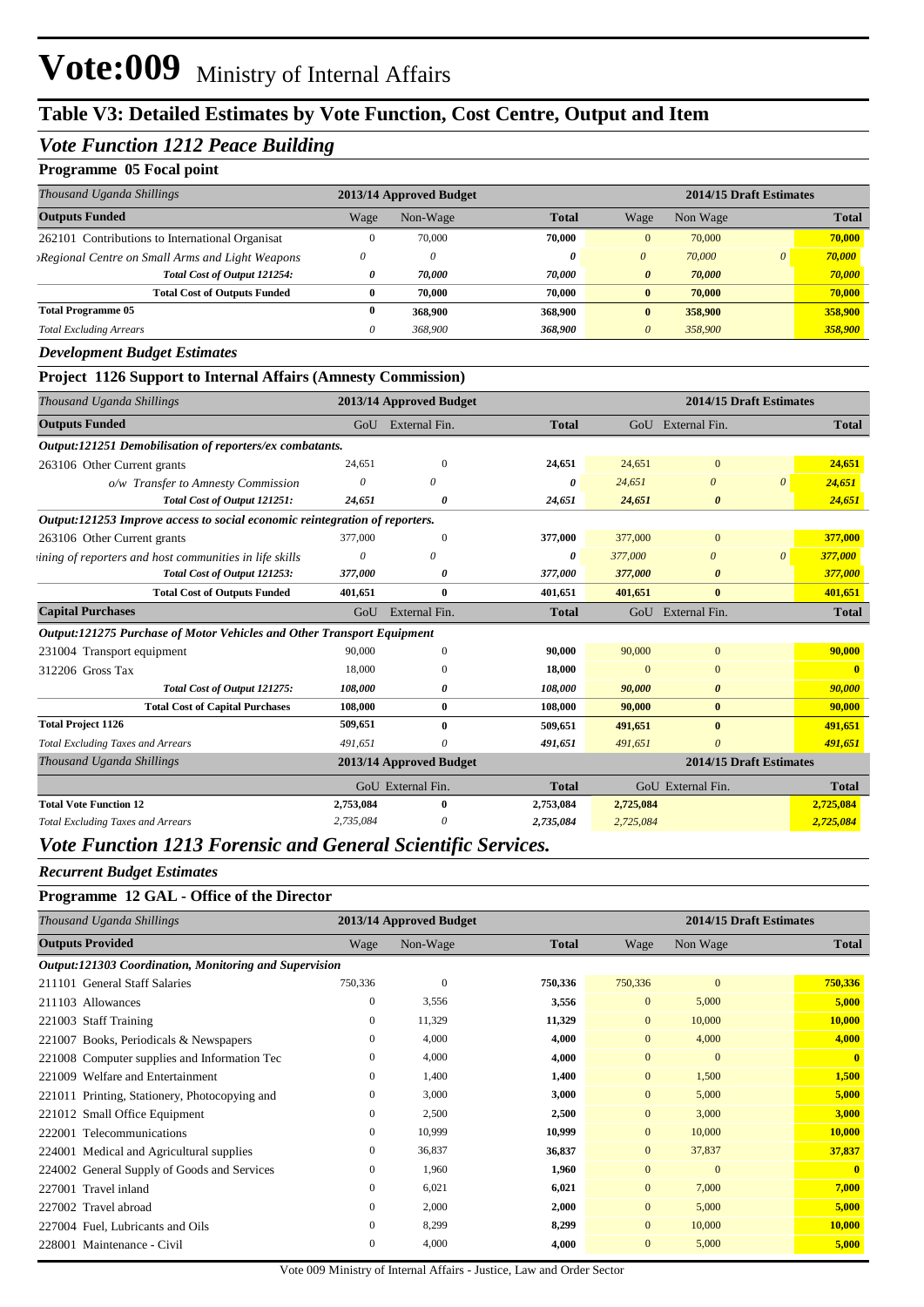#### *Vote Function 1213 Forensic and General Scientific Services.*

#### **Programme 12 GAL - Office of the Director**

| Thousand Uganda Shillings<br>2013/14 Approved Budget |              |          |              |                       | 2014/15 Draft Estimates |              |  |  |
|------------------------------------------------------|--------------|----------|--------------|-----------------------|-------------------------|--------------|--|--|
| <b>Outputs Provided</b>                              | Wage         | Non-Wage | <b>Total</b> | Wage                  | Non Wage                | <b>Total</b> |  |  |
| 228002 Maintenance - Vehicles                        | $\Omega$     | 20,969   | 20,969       | $\overline{0}$        | 20,000                  | 20,000       |  |  |
| 228003 Maintenance – Machinery, Equipment            | $\mathbf{0}$ | 30,994   | 30,994       | $\overline{0}$        | 28,526                  | 28,526       |  |  |
| Total Cost of Output 121303:                         | 750,336      | 151,863  | 902,199      | 750,336               | 151,863                 | 902,199      |  |  |
| Output:121304 Support to D/GAL Service deliverly     |              |          |              |                       |                         |              |  |  |
| 211103 Allowances                                    | $\mathbf{0}$ | 3,100    | 3,100        | $\mathbf{0}$          | 3,000                   | 3,000        |  |  |
| 221009 Welfare and Entertainment                     | $\Omega$     | 1,049    | 1,049        | $\overline{0}$        | 1,000                   | 1,000        |  |  |
| 221011 Printing, Stationery, Photocopying and        | $\mathbf{0}$ | 2,100    | 2,100        | $\overline{0}$        | 2,100                   | 2,100        |  |  |
| 221012 Small Office Equipment                        | $\mathbf{0}$ | 2,400    | 2,400        | $\overline{0}$        | 2,000                   | 2,000        |  |  |
| 224001 Medical and Agricultural supplies             | $\mathbf{0}$ | 19,998   | 19,998       | $\overline{0}$        | 19,998                  | 19,998       |  |  |
| 227001 Travel inland                                 | $\mathbf{0}$ | 2,100    | 2,100        | $\overline{0}$        | 2,500                   | 2,500        |  |  |
| 227004 Fuel, Lubricants and Oils                     | $\mathbf{0}$ | 1,400    | 1,400        | $\overline{0}$        | 1,549                   | 1,549        |  |  |
| Total Cost of Output 121304:                         | 0            | 32,147   | 32,147       | $\boldsymbol{\theta}$ | 32,147                  | 32,147       |  |  |
| <b>Total Cost of Outputs Provided</b>                | 750,336      | 184,011  | 934,347      | 750,336               | 184,011                 | 934,347      |  |  |
| <b>Total Programme 12</b>                            | 750,336      | 184,011  | 934,347      | 750,336               | 184,011                 | 934,347      |  |  |
| <b>Total Excluding Arrears</b>                       | 750,336      | 184,011  | 934,347      | 750,336               | 184,011                 | 934,347      |  |  |

#### **Programme 13 Criminalistics Services**

| Thousand Uganda Shillings                               | 2013/14 Approved Budget |          |              |                       | 2014/15 Draft Estimates |              |  |  |
|---------------------------------------------------------|-------------------------|----------|--------------|-----------------------|-------------------------|--------------|--|--|
| <b>Outputs Provided</b>                                 | Wage                    | Non-Wage | <b>Total</b> | Wage                  | Non Wage                | <b>Total</b> |  |  |
| Output:121301 Forensic and General Scientific Services, |                         |          |              |                       |                         |              |  |  |
| 211103 Allowances                                       | $\mathbf{0}$            | 7,859    | 7,859        | $\overline{0}$        | 5,859                   | 5,859        |  |  |
| 221003 Staff Training                                   | $\mathbf{0}$            | 8,199    | 8,199        | $\overline{0}$        | 8,000                   | 8,000        |  |  |
| 221009 Welfare and Entertainment                        | 0                       | 1,400    | 1,400        | $\overline{0}$        | 1,000                   | 1,000        |  |  |
| 221011 Printing, Stationery, Photocopying and           | 0                       | 4,500    | 4,500        | $\overline{0}$        | 5,000                   | 5,000        |  |  |
| 221012 Small Office Equipment                           | $\Omega$                | 2,000    | 2,000        | $\overline{0}$        | 2,000                   | 2,000        |  |  |
| 224001 Medical and Agricultural supplies                | $\Omega$                | 33,996   | 33,996       | $\overline{0}$        | 32,996                  | 32,996       |  |  |
| 227001 Travel inland                                    | $\mathbf{0}$            | 6,999    | 6,999        | $\overline{0}$        | 7,000                   | 7,000        |  |  |
| 227004 Fuel, Lubricants and Oils                        | $\mathbf{0}$            | 4,200    | 4,200        | $\overline{0}$        | 7,298                   | 7,298        |  |  |
| Total Cost of Output 121301:                            | 0                       | 69,153   | 69,153       | $\boldsymbol{\theta}$ | 69,153                  | 69,153       |  |  |
| <b>Total Cost of Outputs Provided</b>                   | 0                       | 69,153   | 69,153       | $\bf{0}$              | 69,153                  | 69,153       |  |  |
| <b>Total Programme 13</b>                               | 0                       | 69,153   | 69,153       | $\bf{0}$              | 69,153                  | 69,153       |  |  |
| <b>Total Excluding Arrears</b>                          | 0                       | 69,153   | 69,153       | $\theta$              | 69,153                  | 69,153       |  |  |

#### **Programme 14 Quality and Chemical Verification Services**

| Thousand Uganda Shillings                                  | 2013/14 Approved Budget |          |              |                       | 2014/15 Draft Estimates |              |  |
|------------------------------------------------------------|-------------------------|----------|--------------|-----------------------|-------------------------|--------------|--|
| <b>Outputs Provided</b>                                    | Wage                    | Non-Wage | <b>Total</b> | Wage                  | Non Wage                | <b>Total</b> |  |
| Output:121302 Scientific, Analytical and Advisory Services |                         |          |              |                       |                         |              |  |
| 211103 Allowances                                          | $\mathbf{0}$            | 2,112    | 2,112        | $\overline{0}$        | 2,000                   | 2,000        |  |
| 221009 Welfare and Entertainment                           | $\mathbf{0}$            | 1,050    | 1,050        | $\overline{0}$        | 1,000                   | 1,000        |  |
| 221011 Printing, Stationery, Photocopying and              | $\Omega$                | 4,000    | 4.000        | $\overline{0}$        | 4,000                   | 4,000        |  |
| 221012 Small Office Equipment                              | $\mathbf{0}$            | 2,500    | 2,500        | $\overline{0}$        | 2,000                   | 2,000        |  |
| 224001 Medical and Agricultural supplies                   | $\Omega$                | 19,386   | 19,386       | $\overline{0}$        | 20,000                  | 20,000       |  |
| 227001 Travel inland                                       | $\mathbf{0}$            | 3,500    | 3,500        | $\overline{0}$        | 4.000                   | 4,000        |  |
| 227004 Fuel. Lubricants and Oils                           | $\mathbf{0}$            | 1,400    | 1,400        | $\overline{0}$        | 948                     | 948          |  |
| Total Cost of Output 121302:                               | 0                       | 33,948   | 33,948       | $\boldsymbol{\theta}$ | 33,948                  | 33,948       |  |
| <b>Total Cost of Outputs Provided</b>                      | $\bf{0}$                | 33,948   | 33,948       | $\bf{0}$              | 33,948                  | 33,948       |  |
| <b>Total Programme 14</b>                                  | 0                       | 33,948   | 33,948       | $\mathbf{0}$          | 33,948                  | 33,948       |  |
| <b>Total Excluding Arrears</b>                             | 0                       | 33,948   | 33,948       | $\theta$              | 33,948                  | 33,948       |  |

*Development Budget Estimates*

#### **Project 0066C Support to Internal Affairs (Government Chemist)**

| Thousand Uganda Shillings                                  |        | 2013/14 Approved Budget | 2014/15 Draft Estimates |        |                   |  |               |  |
|------------------------------------------------------------|--------|-------------------------|-------------------------|--------|-------------------|--|---------------|--|
| <b>Outputs Provided</b>                                    | Uof    | External Fin.           | <b>Total</b>            |        | GoU External Fin. |  | <b>Total</b>  |  |
| Output:121302 Scientific, Analytical and Advisory Services |        |                         |                         |        |                   |  |               |  |
| 224001 Medical and Agricultural supplies                   | 30,000 |                         | 30,000                  | 35,000 |                   |  | <b>35,000</b> |  |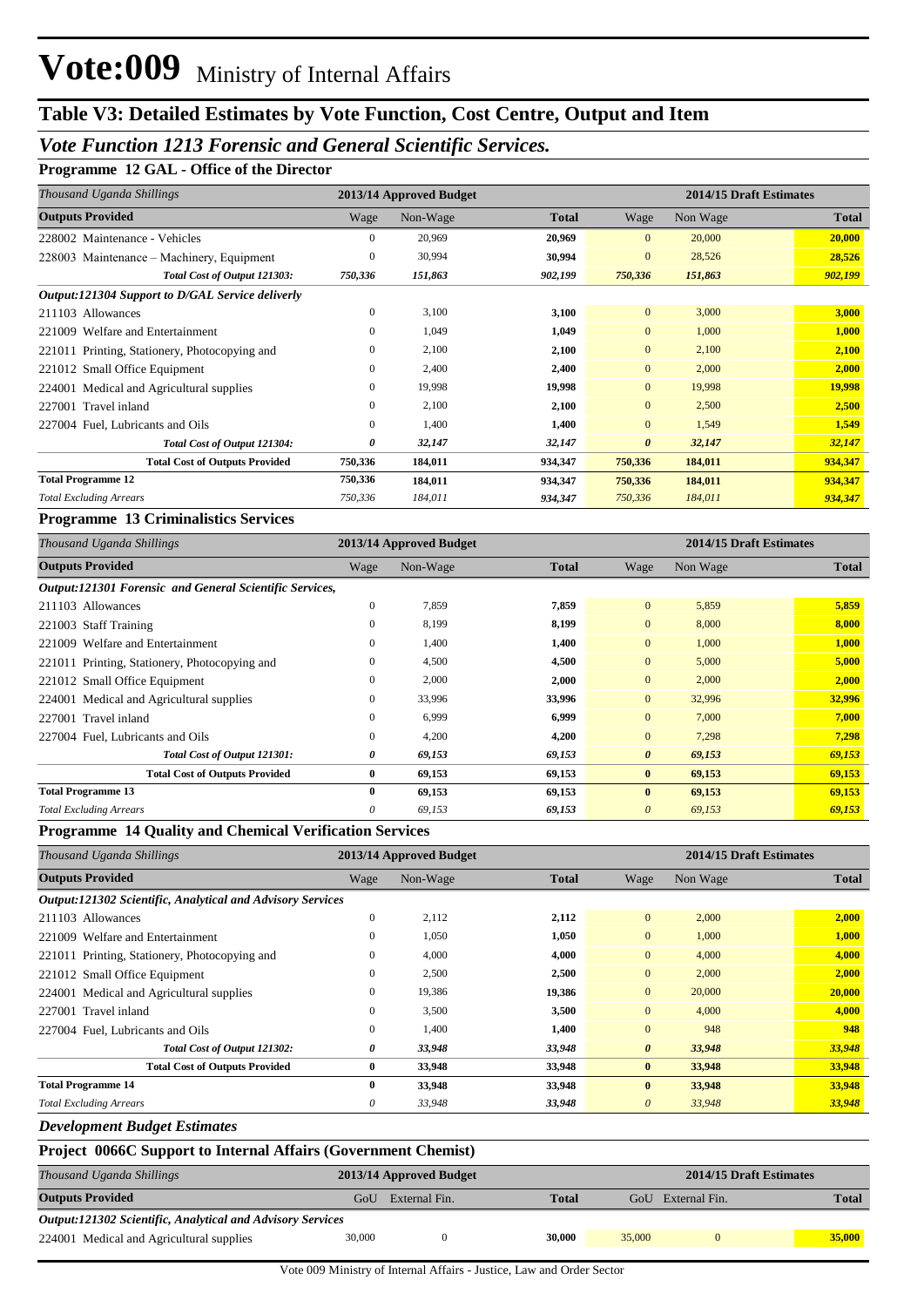#### *Vote Function 1213 Forensic and General Scientific Services.*

**Project 0066C Support to Internal Affairs (Government Chemist)**

| Thousand Uganda Shillings                                                   |                  | 2013/14 Approved Budget |              |                | 2014/15 Draft Estimates |              |
|-----------------------------------------------------------------------------|------------------|-------------------------|--------------|----------------|-------------------------|--------------|
| <b>Outputs Provided</b>                                                     | GoU              | External Fin.           | <b>Total</b> |                | GoU External Fin.       | <b>Total</b> |
| 225001 Consultancy Services- Short term                                     | 60,000           | $\mathbf{0}$            | 60.000       | 55,000         | $\bf{0}$                | 55,000       |
| Total Cost of Output 121302:                                                | 90,000           | 0                       | 90,000       | 90,000         | 0                       | 90,000       |
| <b>Total Cost of Outputs Provided</b>                                       | 90,000           | $\bf{0}$                | 90,000       | 90,000         | $\bf{0}$                | 90,000       |
| <b>Capital Purchases</b>                                                    | GoU              | External Fin.           | <b>Total</b> |                | GoU External Fin.       | <b>Total</b> |
| <b>Output:121372 Government Buildings and Administrative Infrastructure</b> |                  |                         |              |                |                         |              |
| 231001 Non Residential buildings (Depreciatio                               | 100,000          | $\mathbf{0}$            | 100,000      | 100,000        | $\mathbf{0}$            | 100,000      |
| Total Cost of Output 121372:                                                | 100,000          | 0                       | 100,000      | 100,000        | $\boldsymbol{\theta}$   | 100,000      |
| Output:121376 Purchase of Office and ICT Equipment, including Software      |                  |                         |              |                |                         |              |
| 231005 Machinery and equipment                                              | 48,000           | $\Omega$                | 48,000       | 48,000         | $\overline{0}$          | 48,000       |
| 312204 Taxes on Machinery, Furniture & Vehi                                 | $\Omega$         | $\Omega$                | 0            | 6,357          | $\bf{0}$                | 6,357        |
| 312206 Gross Tax                                                            | 20,000           | ∩                       | 20,000       | $\overline{0}$ | $\Omega$                |              |
| Total Cost of Output 121376:                                                | 68,000           | 0                       | 68,000       | 54,357         | $\boldsymbol{\theta}$   | 54,357       |
| Output:121378 Purchase of Office and Residential Furniture and Fittings     |                  |                         |              |                |                         |              |
| 231006 Furniture and fittings (Depreciation)                                | 20,000           | $\mathbf{0}$            | 20,000       | 20,000         | $\overline{0}$          | 20,000       |
| Total Cost of Output 121378:                                                | 20,000           | 0                       | 20,000       | 20,000         | 0                       | 20,000       |
| <b>Total Cost of Capital Purchases</b>                                      | 188,000          | $\bf{0}$                | 188,000      | 174,357        | $\bf{0}$                | 174,357      |
| <b>Total Project 0066C</b>                                                  | 278,000          | $\bf{0}$                | 278,000      | 264,357        | $\bf{0}$                | 264,357      |
| <b>Total Excluding Taxes and Arrears</b>                                    | 258,000          |                         | 258,000      | 258,000        | $\theta$                | 258,000      |
| Thousand Uganda Shillings                                                   |                  | 2013/14 Approved Budget |              |                | 2014/15 Draft Estimates |              |
|                                                                             |                  | GoU External Fin.       | <b>Total</b> |                | GoU External Fin.       | <b>Total</b> |
| <b>Total Vote Function 13</b>                                               | 1,315,448        | $\mathbf{0}$            | 1,315,448    | 1,301,805      |                         | 1,301,805    |
| <b>Total Excluding Taxes and Arrears</b>                                    | 1,295,448        | 0                       | 1,295,448    | 1,295,448      |                         | 1,295,448    |
| Vote Eurestien 1914 Commun                                                  | $\cdot$ . Comize |                         |              |                |                         |              |

#### *Vote Function 1214 Community Service*

#### *Recurrent Budget Estimates*

#### **Programme 04 Community Service**

| Thousand Uganda Shillings                        |              | 2013/14 Approved Budget |              |                       | 2014/15 Draft Estimates |              |
|--------------------------------------------------|--------------|-------------------------|--------------|-----------------------|-------------------------|--------------|
| <b>Outputs Provided</b>                          | Wage         | Non-Wage                | <b>Total</b> | Wage                  | Non Wage                | <b>Total</b> |
| Output:121401 Improved Community Service Orders. |              |                         |              |                       |                         |              |
| 211101 General Staff Salaries                    | 188,530      | $\mathbf{0}$            | 188,530      | 188,530               | $\mathbf{0}$            | 188,530      |
| 211103 Allowances                                | $\mathbf{0}$ | 35,295                  | 35,295       | $\mathbf{0}$          | 34,000                  | 34,000       |
| 221001 Advertising and Public Relations          | $\mathbf{0}$ | 1,074                   | 1,074        | $\mathbf{0}$          | 1,000                   | 1,000        |
| 221003 Staff Training                            | 0            | 19,988                  | 19,988       | $\mathbf{0}$          | 10,988                  | 10,988       |
| 221006 Commissions and related charges           | 0            | 4,409                   | 4,409        | $\mathbf{0}$          | 4,500                   | 4,500        |
| 221007 Books, Periodicals & Newspapers           | 0            | 2,000                   | 2,000        | $\mathbf{0}$          | 2,000                   | 2,000        |
| 221009 Welfare and Entertainment                 | $\Omega$     | 5,600                   | 5,600        | $\mathbf{0}$          | 5,000                   | 5,000        |
| 221011 Printing, Stationery, Photocopying and    | 0            | 3,000                   | 3,000        | $\mathbf{0}$          | 3,500                   | 3,500        |
| 221012 Small Office Equipment                    | $\Omega$     | 5,000                   | 5,000        | $\mathbf{0}$          | 4,500                   | 4,500        |
| 222001 Telecommunications                        | $\mathbf{0}$ | 17,999                  | 17,999       | $\mathbf{0}$          | 18,000                  | 18,000       |
| 227001 Travel inland                             | 0            | 25,998                  | 25,998       | $\mathbf{0}$          | 26,000                  | 26,000       |
| 227002 Travel abroad                             | $\mathbf{0}$ | 13,799                  | 13,799       | $\mathbf{0}$          | 13,500                  | 13,500       |
| 227004 Fuel, Lubricants and Oils                 | 0            | 13,000                  | 13,000       | $\mathbf{0}$          | 15,000                  | 15,000       |
| 228002 Maintenance - Vehicles                    | $\mathbf{0}$ | 16,599                  | 16,599       | $\mathbf{0}$          | 17,000                  | 17,000       |
| 228003 Maintenance – Machinery, Equipment        | 0            | 3,000                   | 3,000        | $\overline{0}$        | 1,773                   | 1,773        |
| Total Cost of Output 121401:                     | 188,530      | 166,761                 | 355,291      | 188,530               | 156,761                 | 345,291      |
| Output:121402 Improve Stakeholder Capacity       |              |                         |              |                       |                         |              |
| 211103 Allowances                                | $\mathbf{0}$ | 21,076                  | 21,076       | $\overline{0}$        | 21,000                  | 21,000       |
| 221001 Advertising and Public Relations          | 0            | 2,685                   | 2,685        | $\mathbf{0}$          | 2,600                   | 2,600        |
| 221002 Workshops and Seminars                    | $\mathbf{0}$ | 6,000                   | 6,000        | $\mathbf{0}$          | 6,500                   | 6,500        |
| 221003 Staff Training                            | 0            | 12,999                  | 12,999       | $\mathbf{0}$          | 12,000                  | 12,000       |
| 221011 Printing, Stationery, Photocopying and    | $\mathbf{0}$ | 6,000                   | 6,000        | $\mathbf{0}$          | 5,500                   | 5,500        |
| 227001 Travel inland                             | $\mathbf{0}$ | 10,199                  | 10,199       | $\mathbf{0}$          | 11,199                  | 11,199       |
| 227002 Travel abroad                             | $\Omega$     | 8,404                   | 8,404        | $\mathbf{0}$          | 8,563                   | 8,563        |
| Total Cost of Output 121402:                     | 0            | 67,362                  | 67,362       | $\boldsymbol{\theta}$ | 67,362                  | 67,362       |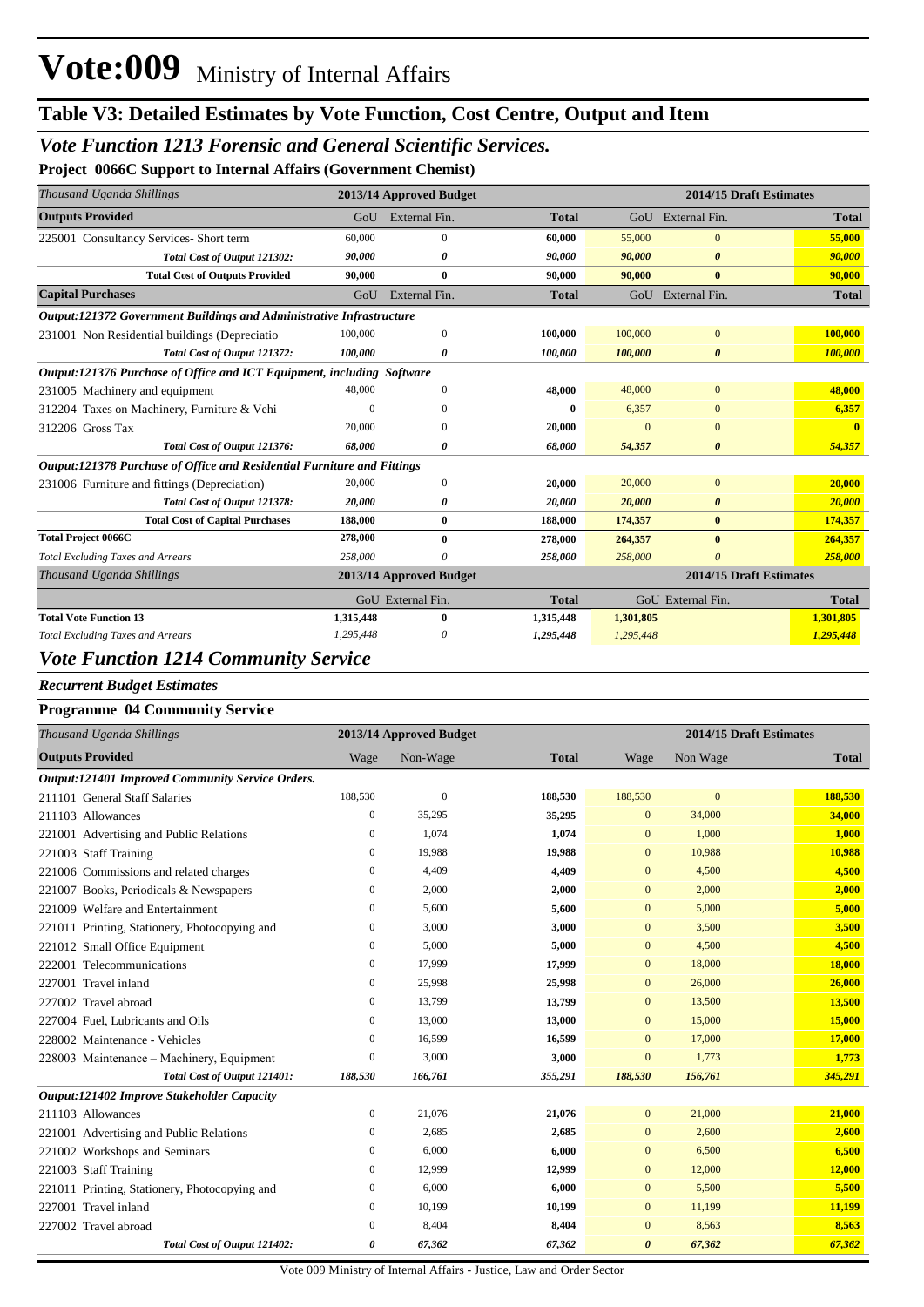#### *Vote Function 1214 Community Service*

#### **Programme 04 Community Service**

| Thousand Uganda Shillings                                 |              | 2013/14 Approved Budget |              | 2014/15 Draft Estimates |                         |          |              |
|-----------------------------------------------------------|--------------|-------------------------|--------------|-------------------------|-------------------------|----------|--------------|
| <b>Outputs Provided</b>                                   | Wage         | Non-Wage                | <b>Total</b> | Wage                    | Non Wage                |          | <b>Total</b> |
| Output:121403 Effective Monitoring and supervision        |              |                         |              |                         |                         |          |              |
| 211103 Allowances                                         | $\mathbf{0}$ | 9,100                   | 9,100        | $\overline{0}$          | 9,000                   |          | 9,000        |
| 221002 Workshops and Seminars                             | $\mathbf{0}$ | 6,000                   | 6,000        | $\mathbf{0}$            | 6,000                   |          | 6,000        |
| 221011 Printing, Stationery, Photocopying and             | $\mathbf{0}$ | 4,300                   | 4,300        | $\mathbf{0}$            | 4,500                   |          | 4,500        |
| 227001 Travel inland                                      | $\Omega$     | 27,996                  | 27,996       | $\mathbf{0}$            | 27,000                  |          | 27,000       |
| 227004 Fuel, Lubricants and Oils                          | $\mathbf{0}$ | 22,198                  | 22,198       | $\mathbf{0}$            | 23,094                  |          | 23,094       |
| Total Cost of Output 121403:                              | 0            | 69,594                  | 69,594       | $\boldsymbol{\theta}$   | 69,594                  |          | 69,594       |
| <b>Total Cost of Outputs Provided</b>                     | 188,530      | 303,717                 | 492,247      | 188,530                 | 293,717                 |          | 482,247      |
| <b>Outputs Funded</b>                                     | Wage         | Non-Wage                | <b>Total</b> | Wage                    | Non Wage                |          | <b>Total</b> |
| <b>Output:121451 Community Service Facilitation</b>       |              |                         |              |                         |                         |          |              |
| 263104 Transfers to other govt. units                     | $\mathbf{0}$ | 67,870                  | 67,870       | $\mathbf{0}$            | 67,870                  |          | 67,870       |
| <b>Facilitation of Distric Commuity Service Committes</b> | 0            | 0                       | 0            | $\theta$                | 67,870                  | $\theta$ | 67,870       |
| Total Cost of Output 121451:                              | 0            | 67,870                  | 67,870       | 0                       | 67,870                  |          | 67,870       |
| <b>Total Cost of Outputs Funded</b>                       | 0            | 67,870                  | 67,870       | $\bf{0}$                | 67,870                  |          | 67,870       |
| <b>Total Programme 04</b>                                 | 188,530      | 371,586                 | 560,116      | 188,530                 | 361,586                 |          | 550,116      |
| <b>Total Excluding Arrears</b>                            | 188,530      | 371,586                 | 560,116      | 188,530                 | 361,586                 |          | 550,116      |
| Thousand Uganda Shillings                                 |              | 2013/14 Approved Budget |              |                         | 2014/15 Draft Estimates |          |              |
|                                                           |              | GoU External Fin.       | <b>Total</b> |                         | GoU External Fin.       |          | <b>Total</b> |
| <b>Total Vote Function 14</b>                             | 560,116      | $\bf{0}$                | 560,116      | 550,116                 |                         |          | 550,116      |
| <b>Total Excluding Taxes and Arrears</b>                  | 560,116      | 0                       | 560,116      | 550,116                 |                         |          | 550,116      |

#### *Vote Function 1215 NGO Registration and Monitoring.*

#### *Recurrent Budget Estimates*

#### **Programme 10 NGO Board**

| Thousand Uganda Shillings                     |                  | 2013/14 Approved Budget |              | 2014/15 Draft Estimates |              |              |  |
|-----------------------------------------------|------------------|-------------------------|--------------|-------------------------|--------------|--------------|--|
| <b>Outputs Provided</b>                       | Wage             | Non-Wage                | <b>Total</b> | Wage                    | Non Wage     | <b>Total</b> |  |
| Output:121501 NGOs Registered.                |                  |                         |              |                         |              |              |  |
| 211101 General Staff Salaries                 | 128,728          | $\mathbf{0}$            | 128,728      | 128,728                 | $\mathbf{0}$ | 128,728      |  |
| 211103 Allowances                             | $\boldsymbol{0}$ | 8,890                   | 8,890        | $\mathbf{0}$            | 10,000       | 10,000       |  |
| 221001 Advertising and Public Relations       | $\mathbf{0}$     | 4,500                   | 4,500        | $\mathbf{0}$            | 4,000        | 4,000        |  |
| 221003 Staff Training                         | $\Omega$         | 9,999                   | 9,999        | $\overline{0}$          | 8,000        | 8,000        |  |
| 221006 Commissions and related charges        | $\boldsymbol{0}$ | 24,478                  | 24,478       | $\mathbf{0}$            | 30,000       | 30,000       |  |
| 221008 Computer supplies and Information Tec  | 0                | 16,607                  | 16,607       | $\mathbf{0}$            | 9,000        | 9,000        |  |
| 221011 Printing, Stationery, Photocopying and | $\mathbf{0}$     | 15,408                  | 15,408       | $\mathbf{0}$            | 14,408       | 14,408       |  |
| 221012 Small Office Equipment                 | $\mathbf{0}$     | 10,370                  | 10,370       | $\mathbf{0}$            | 7,370        | 7,370        |  |
| 222001 Telecommunications                     | 0                | 3,800                   | 3,800        | $\mathbf{0}$            | 4,000        | 4,000        |  |
| 222002 Postage and Courier                    | 0                | 1,200                   | 1,200        | $\bf{0}$                | 1,000        | 1,000        |  |
| 227001 Travel inland                          | $\mathbf{0}$     | 7,926                   | 7,926        | $\bf{0}$                | 10,926       | 10,926       |  |
| 227004 Fuel, Lubricants and Oils              | $\mathbf{0}$     | 1.000                   | 1,000        | $\overline{0}$          | 4,000        | 4,000        |  |
| 228002 Maintenance - Vehicles                 | $\boldsymbol{0}$ | 7,200                   | 7,200        | $\mathbf{0}$            | 8,674        | 8,674        |  |
| Total Cost of Output 121501:                  | 128,728          | 111,378                 | 240,106      | 128,728                 | 111,378      | 240,106      |  |
| Output:121502 NGOs Monitored.                 |                  |                         |              |                         |              |              |  |
| 211103 Allowances                             | $\boldsymbol{0}$ | 4,207                   | 4,207        | $\mathbf{0}$            | 15,000       | 15,000       |  |
| 221006 Commissions and related charges        | $\mathbf{0}$     | 20,000                  | 20,000       | $\mathbf{0}$            | 10,113       | 10,113       |  |
| 227001 Travel inland                          | $\mathbf{0}$     | 19,000                  | 19,000       | $\mathbf{0}$            | 20,000       | 20,000       |  |
| 227004 Fuel, Lubricants and Oils              | $\mathbf{0}$     | 2,800                   | 2,800        | $\mathbf{0}$            | 15,000       | 15,000       |  |
| 228002 Maintenance - Vehicles                 | $\boldsymbol{0}$ | 2,800                   | 2,800        | $\mathbf{0}$            | 5,000        | 5,000        |  |
| Total Cost of Output 121502:                  | 0                | 48,807                  | 48,807       | $\boldsymbol{\theta}$   | 65,113       | 65,113       |  |
| Output:121503 NGOs Regulated.                 |                  |                         |              |                         |              |              |  |
| 221001 Advertising and Public Relations       | $\boldsymbol{0}$ | 2,369                   | 2,369        | $\mathbf{0}$            | 2,000        | 2,000        |  |
| 221002 Workshops and Seminars                 | $\mathbf{0}$     | 5,000                   | 5,000        | $\bf{0}$                | 5,000        | 5,000        |  |
| 221008 Computer supplies and Information Tec  | $\boldsymbol{0}$ | 3,000                   | 3,000        | $\mathbf{0}$            | 2,000        | 2,000        |  |
| 221011 Printing, Stationery, Photocopying and | $\mathbf{0}$     | 3,000                   | 3,000        | $\overline{0}$          | 4,369        | 4,369        |  |
| Total Cost of Output 121503:                  | 0                | 13,369                  | 13,369       | $\boldsymbol{\theta}$   | 13,369       | 13,369       |  |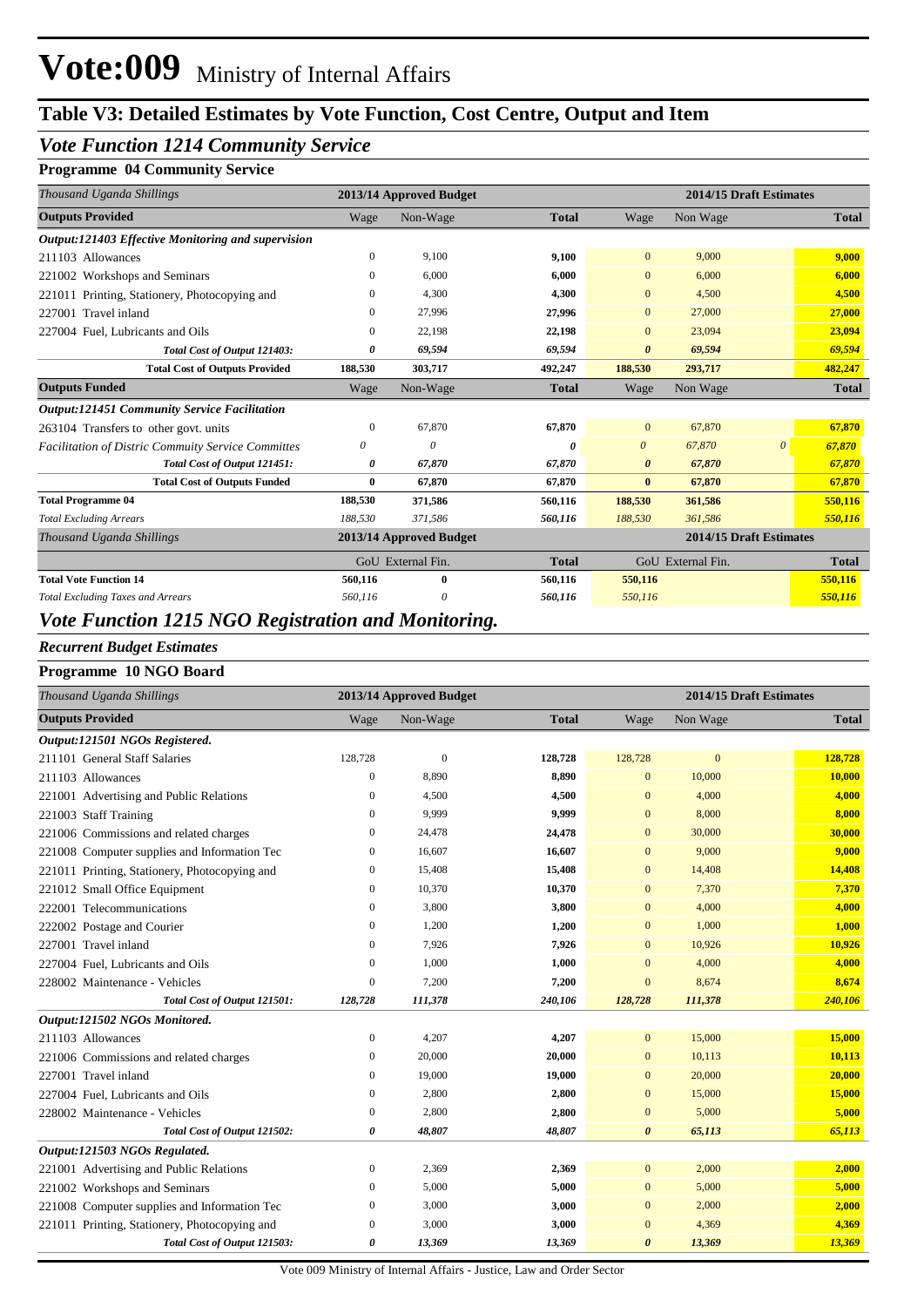## **Table V3: Detailed Estimates by Vote Function, Cost Centre, Output and Item**

### *Vote Function 1215 NGO Registration and Monitoring.*

#### **Programme 10 NGO Board**

| Thousand Uganda Shillings                |              | 2013/14 Approved Budget |              |                       | 2014/15 Draft Estimates |              |  |
|------------------------------------------|--------------|-------------------------|--------------|-----------------------|-------------------------|--------------|--|
| <b>Outputs Provided</b>                  | Wage         | Non-Wage                | <b>Total</b> | Wage                  | Non Wage                | <b>Total</b> |  |
| Output:121504 NGOs Coordinated.          |              |                         |              |                       |                         |              |  |
| 211103 Allowances                        | $\mathbf{0}$ | 4,049                   | 4,049        | $\mathbf{0}$          | 4,000                   | 4,000        |  |
| 221002 Workshops and Seminars            | $\Omega$     | 3,500                   | 3,500        | $\mathbf{0}$          | 3,000                   | 3,000        |  |
| 227001 Travel inland                     | $\mathbf{0}$ | 3,500                   | 3,500        | $\overline{0}$        | 4,049                   | 4,049        |  |
| Total Cost of Output 121504:             | 0            | 11,049                  | 11,049       | $\boldsymbol{\theta}$ | 11,049                  | 11,049       |  |
| <b>Total Cost of Outputs Provided</b>    | 128,728      | 184,603                 | 313,331      | 128,728               | 200,909                 | 329,637      |  |
| <b>Total Programme 10</b>                | 128,728      | 184,603                 | 313,331      | 128,728               | 200,909                 | 329,637      |  |
| <b>Total Excluding Arrears</b>           | 128,728      | 184,603                 | 313,331      | 128,728               | 200,909                 | 329,637      |  |
| Thousand Uganda Shillings                |              | 2013/14 Approved Budget |              |                       | 2014/15 Draft Estimates |              |  |
|                                          |              | GoU External Fin.       | <b>Total</b> | GoU                   | External Fin.           | <b>Total</b> |  |
| <b>Total Vote Function 15</b>            | 313,331      | $\mathbf{0}$            | 313,331      | 329,637               |                         | 329,637      |  |
| <b>Total Excluding Taxes and Arrears</b> | 313,331      | 0                       | 313,331      | 329,637               |                         | 329,637      |  |

## *Vote Function 1249 Policy, Planning and Support Services*

#### *Recurrent Budget Estimates*

| <b>Programme 01 Finance and Administration</b> |  |  |  |  |  |  |
|------------------------------------------------|--|--|--|--|--|--|
|------------------------------------------------|--|--|--|--|--|--|

| Thousand Uganda Shillings                                  |                  | 2013/14 Approved Budget |              |                       | 2014/15 Draft Estimates |                         |
|------------------------------------------------------------|------------------|-------------------------|--------------|-----------------------|-------------------------|-------------------------|
| <b>Outputs Provided</b>                                    | Wage             | Non-Wage                | <b>Total</b> | Wage                  | Non Wage                | <b>Total</b>            |
| Output:124921 Policy consultation, Planning and Budgeting. |                  |                         |              |                       |                         |                         |
| 211103 Allowances                                          | $\boldsymbol{0}$ | 4,386                   | 4,386        | $\mathbf{0}$          | 5,000                   | 5,000                   |
| 221003 Staff Training                                      | $\mathbf{0}$     | 15,594                  | 15,594       | $\mathbf{0}$          | 14,000                  | 14,000                  |
| 221011 Printing, Stationery, Photocopying and              | $\mathbf{0}$     | 10,000                  | 10,000       | $\mathbf{0}$          | 15,000                  | 15,000                  |
| 227001 Travel inland                                       | $\mathbf{0}$     | 27,448                  | 27,448       | $\mathbf{0}$          | 25,000                  | 25,000                  |
| 227002 Travel abroad                                       | $\boldsymbol{0}$ | 7,500                   | 7,500        | $\mathbf{0}$          | 6,000                   | 6,000                   |
| Total Cost of Output 124921:                               | 0                | 64,927                  | 64,927       | $\boldsymbol{\theta}$ | 65,000                  | 65,000                  |
| Output:124922 Improved procument management.               |                  |                         |              |                       |                         |                         |
| 211103 Allowances                                          | $\mathbf{0}$     | 5,000                   | 5,000        | $\mathbf{0}$          | 6,000                   | 6,000                   |
| 221006 Commissions and related charges                     | $\boldsymbol{0}$ | 79,744                  | 79,744       | $\boldsymbol{0}$      | 49,000                  | 49,000                  |
| 221009 Welfare and Entertainment                           | $\boldsymbol{0}$ | 2,398                   | 2,398        | $\boldsymbol{0}$      | 5,000                   | 5,000                   |
| 221011 Printing, Stationery, Photocopying and              | $\boldsymbol{0}$ | 11,000                  | 11,000       | $\mathbf{0}$          | 8,042                   | 8,042                   |
| 227001 Travel inland                                       | $\mathbf{0}$     | 6,400                   | 6,400        | $\mathbf{0}$          | 6,000                   | 6,000                   |
| 227002 Travel abroad                                       | $\boldsymbol{0}$ | 3,000                   | 3,000        | $\boldsymbol{0}$      | 3,500                   | 3,500                   |
| Total Cost of Output 124922:                               | $\pmb{\theta}$   | 107,542                 | 107,542      | $\boldsymbol{\theta}$ | 77,542                  | 77,542                  |
| Output:124923 Financial management Improved.               |                  |                         |              |                       |                         |                         |
| 211103 Allowances                                          | $\boldsymbol{0}$ | 24,498                  | 24,498       | $\mathbf{0}$          | 24,000                  | 24,000                  |
| 221008 Computer supplies and Information Tec               | $\mathbf{0}$     | 5,320                   | 5,320        | $\boldsymbol{0}$      | 7,320                   | 7,320                   |
| 221011 Printing, Stationery, Photocopying and              | $\boldsymbol{0}$ | 5,999                   | 5,999        | $\mathbf{0}$          | 6,000                   | 6,000                   |
| 221016 IFMS Recurrent costs                                | $\overline{0}$   | 48,000                  | 48,000       | $\mathbf{0}$          | 37,000                  | 37,000                  |
| 227001 Travel inland                                       | $\overline{0}$   | 8,999                   | 8,999        | $\mathbf{0}$          | 9,000                   | 9,000                   |
| 227002 Travel abroad                                       | $\boldsymbol{0}$ | 6,499                   | 6,499        | $\boldsymbol{0}$      | 4,995                   | 4,995                   |
| Total Cost of Output 124923:                               | 0                | 99,315                  | 99,315       | $\boldsymbol{\theta}$ | 88,315                  | 88,315                  |
| <b>Output:124924 Enhanced Ministry Operations.</b>         |                  |                         |              |                       |                         |                         |
| 211103 Allowances                                          | $\boldsymbol{0}$ | 86,282                  | 86,282       | $\mathbf{0}$          | 89,957                  | 89,957                  |
| 213001 Medical expenses (To employees)                     | $\boldsymbol{0}$ | 30,999                  | 30,999       | $\mathbf{0}$          | 26,000                  | 26,000                  |
| 213002 Incapacity, death benefits and funeral e            | $\boldsymbol{0}$ | 34,672                  | 34,672       | $\mathbf{0}$          | 35,000                  | 35,000                  |
| 221001 Advertising and Public Relations                    | $\boldsymbol{0}$ | 2,491                   | 2,491        | $\mathbf{0}$          | 5,000                   | 5,000                   |
| 221002 Workshops and Seminars                              | $\mathbf{0}$     | 5,000                   | 5,000        | $\mathbf{0}$          | 5,000                   | 5,000                   |
| 221003 Staff Training                                      | $\mathbf{0}$     | 10,000                  | 10,000       | $\mathbf{0}$          | $\mathbf{0}$            | $\overline{\mathbf{0}}$ |
| 221007 Books, Periodicals & Newspapers                     | $\mathbf{0}$     | 10,279                  | 10,279       | $\mathbf{0}$          | 10,000                  | 10,000                  |
| 221008 Computer supplies and Information Tec               | $\boldsymbol{0}$ | 32,998                  | 32,998       | $\mathbf{0}$          | 25,000                  | 25,000                  |
| 221009 Welfare and Entertainment                           | $\mathbf{0}$     | 13,999                  | 13,999       | $\mathbf{0}$          | 15,000                  | 15,000                  |
| 221011 Printing, Stationery, Photocopying and              | $\overline{0}$   | 89,996                  | 89,996       | $\mathbf{0}$          | 60,000                  | 60,000                  |
| 221012 Small Office Equipment                              | $\boldsymbol{0}$ | 24,999                  | 24,999       | $\boldsymbol{0}$      | 24,000                  | 24,000                  |
| 222001 Telecommunications                                  | $\boldsymbol{0}$ | 92,997                  | 92,997       | $\mathbf{0}$          | 110,000                 | 110,000                 |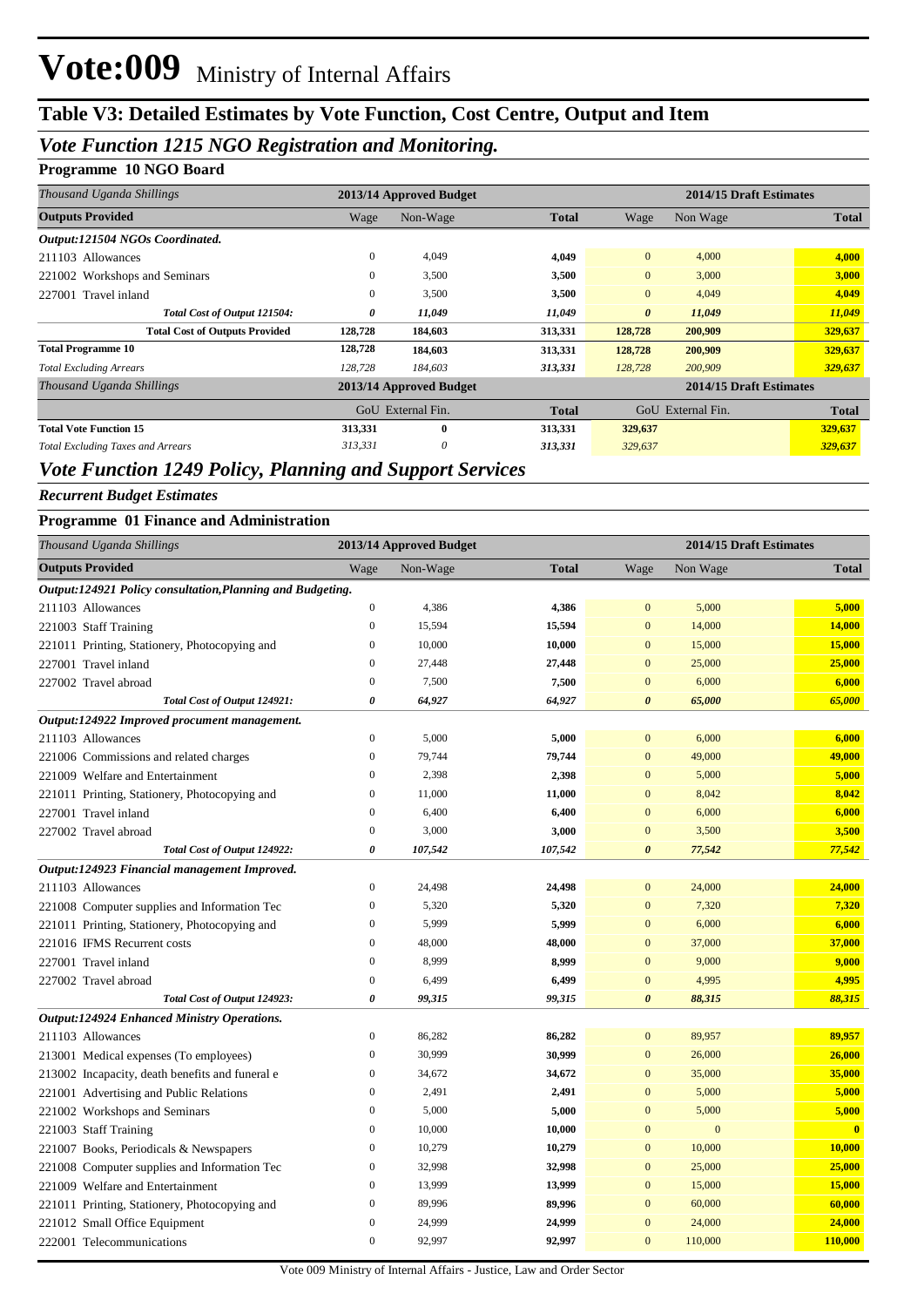## **Table V3: Detailed Estimates by Vote Function, Cost Centre, Output and Item**

### *Vote Function 1249 Policy, Planning and Support Services*

#### **Programme 01 Finance and Administration**

| Thousand Uganda Shillings                     |                  | 2013/14 Approved Budget |              |                       | 2014/15 Draft Estimates |                       |                |
|-----------------------------------------------|------------------|-------------------------|--------------|-----------------------|-------------------------|-----------------------|----------------|
| <b>Outputs Provided</b>                       | Wage             | Non-Wage                | <b>Total</b> | Wage                  | Non Wage                |                       | <b>Total</b>   |
| 222002 Postage and Courier                    | $\boldsymbol{0}$ | 2,697                   | 2,697        | $\mathbf{0}$          | 5,000                   |                       | 5,000          |
| 223005 Electricity                            | $\boldsymbol{0}$ | 120,000                 | 120,000      | $\mathbf{0}$          | 125,000                 |                       | 125,000        |
| 223006 Water                                  | $\boldsymbol{0}$ | 60,000                  | 60,000       | $\mathbf{0}$          | 60,000                  |                       | 60,000         |
| 224002 General Supply of Goods and Services   | $\boldsymbol{0}$ | 157,964                 | 157,964      | $\mathbf{0}$          | $\boldsymbol{0}$        |                       | $\overline{0}$ |
| 224004 Cleaning and Sanitation                | $\boldsymbol{0}$ | $\mathbf{0}$            | $\bf{0}$     | $\mathbf{0}$          | 102,000                 |                       | 102,000        |
| 227001 Travel inland                          | $\boldsymbol{0}$ | 218,791                 | 218,791      | $\mathbf{0}$          | 250,000                 |                       | 250,000        |
| 227002 Travel abroad                          | $\boldsymbol{0}$ | 49,998                  | 49,998       | $\mathbf{0}$          | 70,000                  |                       | 70,000         |
| 227004 Fuel, Lubricants and Oils              | $\boldsymbol{0}$ | 153,396                 | 153,396      | $\mathbf{0}$          | 170,000                 |                       | 170,000        |
| 228001 Maintenance - Civil                    | $\boldsymbol{0}$ | 39,998                  | 39,998       | $\mathbf{0}$          | 98,000                  |                       | 98,000         |
| 228002 Maintenance - Vehicles                 | $\boldsymbol{0}$ | 182,781                 | 182,781      | $\mathbf{0}$          | 190,000                 |                       | 190,000        |
| 228003 Maintenance - Machinery, Equipment     | $\mathbf{0}$     | 24,998                  | 24,998       | $\mathbf{0}$          | 25,000                  |                       | 25,000         |
| Total Cost of Output 124924:                  | 0                | 1,445,335               | 1,445,335    | $\boldsymbol{\theta}$ | 1,499,957               |                       | 1,499,957      |
| Output:124925 Staff supported.                |                  |                         |              |                       |                         |                       |                |
| 211101 General Staff Salaries                 | 1,272,442        | $\mathbf{0}$            | 1,272,442    | 1,272,442             | $\mathbf{0}$            |                       | 1,272,442      |
| 211103 Allowances                             | $\mathbf{0}$     | 7,175                   | 7,175        | $\mathbf{0}$          | 8,000                   |                       | 8,000          |
| 221002 Workshops and Seminars                 | $\mathbf{0}$     | 6,000                   | 6,000        | $\mathbf{0}$          | 6,000                   |                       | 6,000          |
| 221003 Staff Training                         | $\mathbf{0}$     | 42,996                  | 42,996       | $\mathbf{0}$          | 32,000                  |                       | 32,000         |
| 221011 Printing, Stationery, Photocopying and | $\boldsymbol{0}$ | 8,701                   | 8,701        | $\mathbf{0}$          | 10,000                  |                       | 10,000         |
| 221020 IPPS Recurrent Costs                   | $\mathbf{0}$     | $\mathbf{0}$            | $\bf{0}$     | $\mathbf{0}$          | 25,000                  |                       | 25,000         |
| 227001 Travel inland                          | $\mathbf{0}$     | 8,499                   | 8,499        | $\mathbf{0}$          | 15,000                  |                       | 15,000         |
| 227002 Travel abroad                          | $\mathbf{0}$     | 16,997                  | 16,997       | $\mathbf{0}$          | 9,000                   |                       | 9,000          |
| 228003 Maintenance - Machinery, Equipment     | $\boldsymbol{0}$ | 3,000                   | 3,000        | $\mathbf{0}$          | 3,368                   |                       | 3,368          |
| Total Cost of Output 124925:                  | 1,272,442        | 93,368                  | 1,365,810    | 1,272,442             | 108,368                 |                       | 1,380,810      |
| <b>Total Cost of Outputs Provided</b>         | 1,272,442        | 1,810,487               | 3,082,929    | 1,272,442             | 1,839,182               |                       | 3,111,623      |
| <b>Outputs Funded</b>                         | Wage             | Non-Wage                | <b>Total</b> | Wage                  | Non Wage                |                       | <b>Total</b>   |
| <b>Output:124951 Contributions to UNAFRI</b>  |                  |                         |              |                       |                         |                       |                |
| 263106 Other Current grants                   | $\mathbf{0}$     | 171,000                 | 171,000      | $\mathbf{0}$          | 171,000                 |                       | 171,000        |
| o/w Uganda's assessed contribution to UNAFRI  | 0                | $\boldsymbol{\theta}$   | 0            | $\boldsymbol{\theta}$ | 171,000                 | $\boldsymbol{\theta}$ | 171,000        |
| Total Cost of Output 124951:                  | 0                | 171,000                 | 171,000      | $\boldsymbol{\theta}$ | 171,000                 |                       | 171,000        |
| Output:124955 Improved Internal Security.     |                  |                         |              |                       |                         |                       |                |
| 263106 Other Current grants                   | $\mathbf{0}$     | 2,395,907               | 2,395,907    | $\mathbf{0}$          | 2,395,907               |                       | 2,395,907      |
| o/w Contribution to information fund          | 0                | $\boldsymbol{\theta}$   | 0            | $\boldsymbol{\theta}$ | 36,000                  | $\boldsymbol{\theta}$ | 36,000         |
| o/w Contribution to JATT activities           | 0                | $\boldsymbol{\theta}$   | 0            | $\boldsymbol{\theta}$ | 2,359,907               | $\boldsymbol{\theta}$ | 2,359,907      |
| 264102 Contributions to Autonomous Institutio | $\mathbf{0}$     | 6,000                   | 6,000        | $\mathbf{0}$          | 6,000                   |                       | 6,000          |
| o/w Payment of Political Assistant            | 0                | $\theta$                | 0            | $\theta$              | 6,000                   | $\theta$              | 6,000          |
| Total Cost of Output 124955:                  | 0                | 2,401,907               | 2,401,907    | $\boldsymbol{\theta}$ | 2,401,907               |                       | 2,401,907      |
| <b>Total Cost of Outputs Funded</b>           | 0                | 2,572,907               | 2,572,907    | $\bf{0}$              | 2,572,907               |                       | 2,572,907      |
| <b>Arrears</b>                                | Wage             | Non-Wage                | <b>Total</b> | Wage                  | Non Wage                |                       | <b>Total</b>   |
| Output:124999 Arrears                         |                  |                         |              |                       |                         |                       |                |
| 321612 Water arrears(Budgeting)               | $\boldsymbol{0}$ | $\boldsymbol{0}$        | 0            | $\mathbf{0}$          | 66,870                  |                       | 66,870         |
| 321614 Electricity arrears (Budgeting)        | $\boldsymbol{0}$ | $\boldsymbol{0}$        | $\bf{0}$     | $\boldsymbol{0}$      | 91,456                  |                       | 91,456         |
| Total Cost of Output 124999:                  | 0                | 0                       | 0            | 0                     | 158,327                 |                       | 158,327        |
| <b>Total Cost of Arrears</b>                  | $\bf{0}$         | $\bf{0}$                | $\bf{0}$     | $\bf{0}$              | 158,327                 |                       | 158,327        |
| <b>Total Programme 01</b>                     | 1,272,442        | 4,383,394               | 5,655,835    | 1,272,442             | 4,570,415               |                       | 5,842,856      |
| <b>Total Excluding Arrears</b>                | 1,272,442        | 4,383,394               | 5,655,835    | 1,272,442             | 4,412,088               |                       | 5,684,530      |
| Programme 11 Internal Audit                   |                  |                         |              |                       |                         |                       |                |

| Thousand Uganda Shillings                    |              |          |                         |          | 2014/15 Draft Estimates |              |  |
|----------------------------------------------|--------------|----------|-------------------------|----------|-------------------------|--------------|--|
| <b>Outputs Provided</b>                      | Wage         | Non-Wage | <b>Total</b>            | Wage     | Non Wage                | <b>Total</b> |  |
| Output:124923 Financial management Improved. |              |          |                         |          |                         |              |  |
| 211103 Allowances                            | $\mathbf{0}$ | 4.200    | 4.200                   | $\Omega$ | 5,000                   | 5,000        |  |
| 221002 Workshops and Seminars                | $\mathbf{0}$ | 6.999    | 6.999                   | $\Omega$ | 5,000                   | 5,000        |  |
| 221007 Books, Periodicals & Newspapers       | $\mathbf{0}$ | 2.800    | 2.800                   | $\Omega$ | 2,000                   | 2.000        |  |
| 221009 Welfare and Entertainment             | $\mathbf{0}$ | 2.800    | 2.800                   | $\Omega$ | 2,000                   | 2,000        |  |
| 227001 Travel inland                         | $\mathbf{0}$ | 4.200    | 4.200                   | $\Omega$ | 7,997                   | 7.997        |  |
|                                              |              |          | 2013/14 Approved Budget |          |                         |              |  |